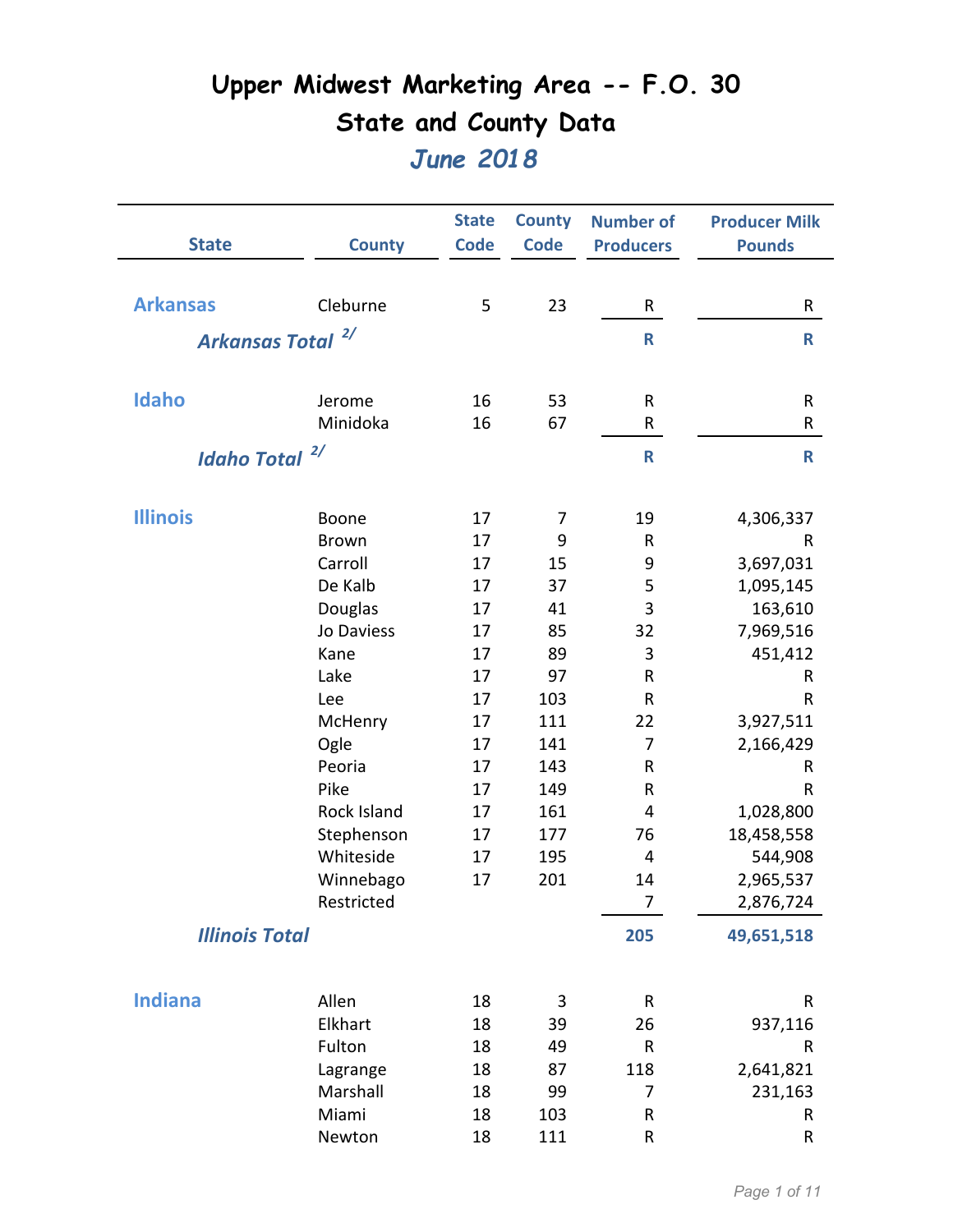| <b>State</b>         | <b>County</b>   | <b>State</b><br><b>Code</b> | <b>County</b><br><b>Code</b> | <b>Number of</b><br><b>Producers</b> | <b>Producer Milk</b><br><b>Pounds</b> |
|----------------------|-----------------|-----------------------------|------------------------------|--------------------------------------|---------------------------------------|
|                      |                 |                             |                              |                                      |                                       |
| Indiana (continued)  |                 |                             |                              |                                      |                                       |
|                      | Noble           | 18                          | 113                          | 7                                    | 163,689                               |
|                      | Rush            | 18                          | 139                          | $\sf R$                              | R                                     |
|                      | St. Joseph      | 18                          | 141                          | $\sf R$                              | $\mathsf R$                           |
|                      | Wayne           | 18                          | 177                          | 3                                    | 32,207                                |
|                      | Restricted      |                             |                              | 7                                    | 4,691,531                             |
| <b>Indiana Total</b> |                 |                             |                              | 168                                  | 8,697,527                             |
| <b>lowa</b>          | Allamakee       | 19                          | 5                            | 21                                   | 9,088,666                             |
|                      | Benton          | 19                          | 11                           | ${\sf R}$                            | R                                     |
|                      | <b>Bremer</b>   | 19                          | 17                           | 4                                    | 288,400                               |
|                      | <b>Buchanan</b> | 19                          | 19                           | 15                                   | 651,041                               |
|                      | <b>Butler</b>   | 19                          | 23                           | $\mathsf R$                          | R                                     |
|                      | Cerro Gordo     | 19                          | 33                           | $\mathsf R$                          | R                                     |
|                      | Chickasaw       | 19                          | 37                           | 11                                   | 2,505,279                             |
|                      | Clay            | 19                          | 41                           | $\mathsf R$                          | $\sf R$                               |
|                      | Clayton         | 19                          | 43                           | 18                                   | 3,406,760                             |
|                      | Davis           | 19                          | 51                           | 14                                   | 661,502                               |
|                      | Decatur         | 19                          | 53                           | $\mathsf R$                          | R                                     |
|                      | Delaware        | 19                          | 55                           | 6                                    | 539,035                               |
|                      | Dubuque         | 19                          | 61                           | 12                                   | 1,492,942                             |
|                      | Fayette         | 19                          | 65                           | 11                                   | 2,062,991                             |
|                      | Floyd           | 19                          | 67                           | 7                                    | 1,289,996                             |
|                      | Hancock         | 19                          | 81                           | $\sf R$                              | R                                     |
|                      | Henry           | 19                          | 87                           | ${\sf R}$                            | $\sf R$                               |
|                      | Howard          | 19                          | 89                           | 26                                   | 5,679,551                             |
|                      | Jackson         | 19                          | 97                           | $\sf R$                              | R                                     |
|                      | Johnson         | 19                          | 103                          | 16                                   | 522,360                               |
|                      | Jones           | 19                          | 105                          | ${\sf R}$                            | R                                     |
|                      | Keokuk          | 19                          | 107                          | R                                    | R                                     |
|                      | Kossuth         | 19                          | 109                          | R                                    | R                                     |
|                      | Linn            | 19                          | 113                          | $\mathsf R$                          | R                                     |
|                      | Lucas           | 19                          | 117                          | ${\sf R}$                            | $\mathsf R$                           |
|                      | Lyon            | 19                          | 119                          | R                                    | R                                     |
|                      | Marion          | 19                          | 125                          | $\sf R$                              | R                                     |
|                      | Mitchell        | 19                          | 131                          | 11                                   | 1,845,186                             |
|                      | O'Brien         | 19                          | 141                          | $\sf R$                              | R                                     |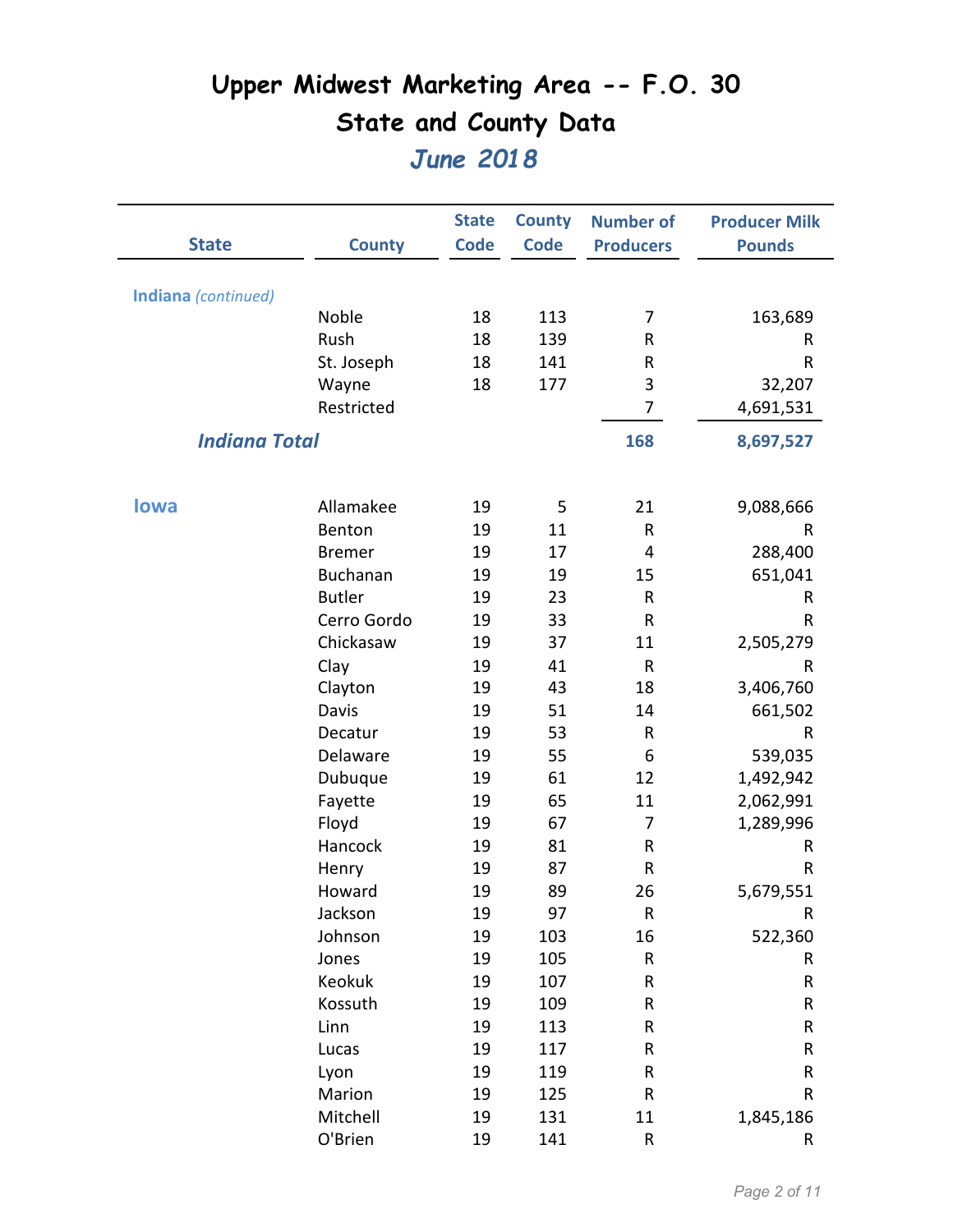|                         |                     | <b>State</b> | <b>County</b> | <b>Number of</b> | <b>Producer Milk</b> |
|-------------------------|---------------------|--------------|---------------|------------------|----------------------|
| <b>State</b>            | <b>County</b>       | <b>Code</b>  | <b>Code</b>   | <b>Producers</b> | <b>Pounds</b>        |
|                         |                     |              |               |                  |                      |
| <b>lowa</b> (continued) |                     |              |               |                  |                      |
|                         | Osceola             | 19           | 143           | R                | R                    |
|                         | Pocahontas<br>Scott | 19<br>19     | 151<br>163    | R<br>R           | $\sf R$<br>${\sf R}$ |
|                         | <b>Sioux</b>        | 19           | 167           | 8                | 30,390,919           |
|                         | Van Buren           | 19           | 177           | 3                | 262,342              |
|                         | Warren              | 19           | 181           | 3                | 148,554              |
|                         | Washington          | 19           | 183           | 25               | 689,401              |
|                         | Wayne               | 19           | 185           | 10               | 300,125              |
|                         | Winnebago           | 19           | 189           | $\mathsf{R}$     | R                    |
|                         | Winneshiek          | 19           | 191           | 39               | 12,028,621           |
|                         | Woodbury            | 19           | 193           | R                | R                    |
|                         | Worth               | 19           | 195           | R                | R                    |
|                         | Restricted          |              |               | 31               | 45,853,995           |
|                         |                     |              |               |                  |                      |
| <b>Iowa Total</b>       |                     |              |               | 291              | 119,707,666          |
|                         |                     |              |               |                  |                      |
| <b>Michigan</b>         | Alcona              | 26           | $\mathbf{1}$  | R                | R                    |
|                         | Alpena              | 26           | 7             | 4                | 171,425              |
|                         | Calhoun             | 26           | 25            | R                | R                    |
|                         | Cass                | 26           | 27            | R                | $\mathsf R$          |
|                         | Clare               | 26           | 35            | 6                | 373,327              |
|                         | Clinton             | 26           | 37            | R                | R                    |
|                         | Delta               | 26           | 41            | 3                | 328,537              |
|                         | Dickinson           | 26           | 43            | 3                | 915,402              |
|                         | Eaton               | 26           | 45            | 5                | 76,334               |
|                         | Gratiot             | 26           | 57            | R                | R                    |
|                         | Hillsdale           | 26           | 59            | R                | $\sf R$              |
|                         | Ionia               | 26           | 67            | R                | R                    |
|                         | Isabella            | 26           | 73            | 14               | 2,158,813            |
|                         | Lenawee             | 26           | 91            | R                | R                    |
|                         | Mecosta             | 26           | 107           | R                | R                    |
|                         | Menominee           | 26           | 109           | 24               | 6,279,989            |
|                         | Missaukee           | 26           | 113           | R                | R                    |
|                         | Montcalm            | 26           | 117           | R                | R                    |
|                         | Montmorency         | 26           | 119           | R                | R                    |
|                         | Muskegon            | 26           | 121           | 6                | 259,908              |
|                         | Newaygo             | 26           | 123           | 5                | 162,471              |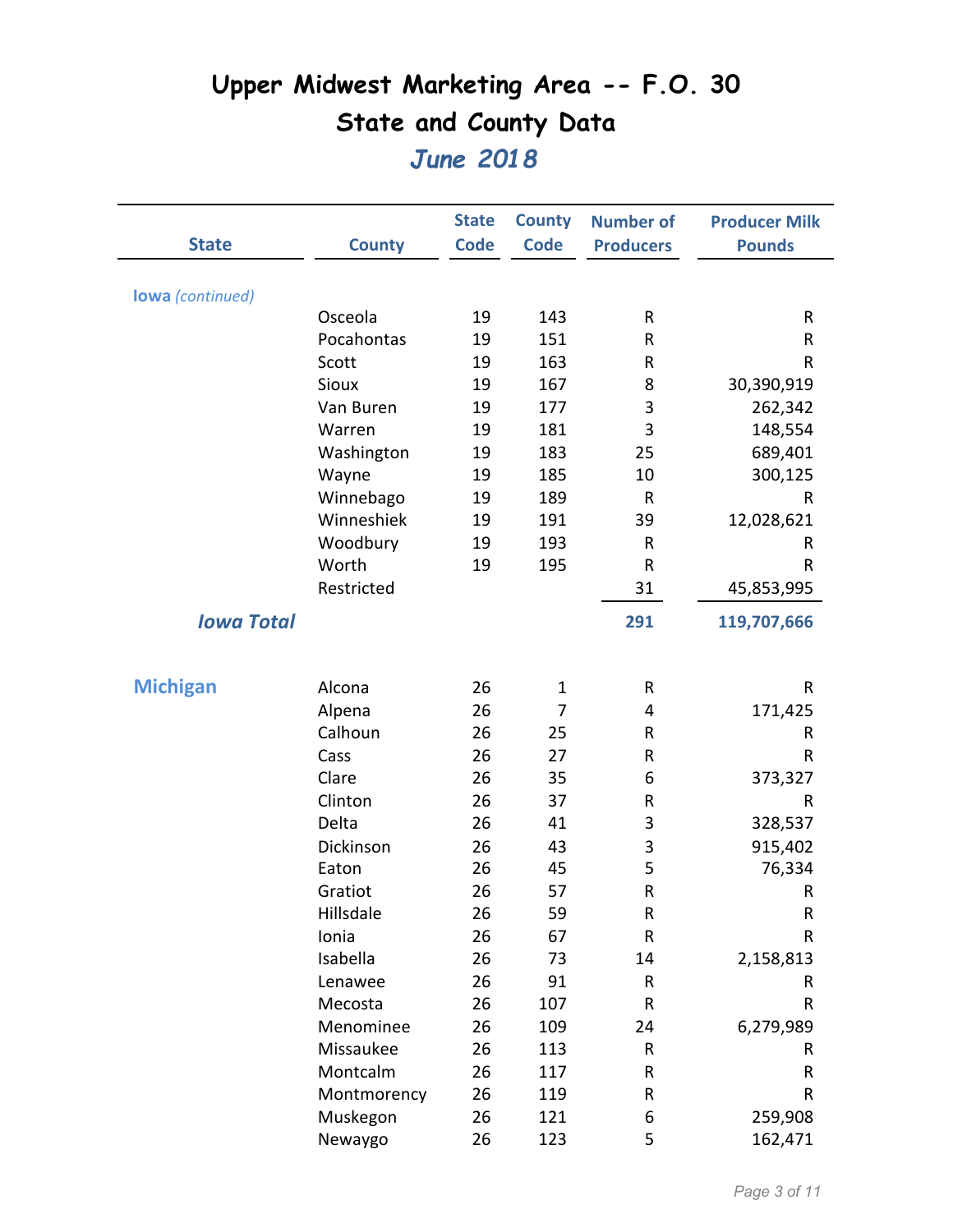|                             |                   | <b>State</b> | <b>County</b> | <b>Number of</b> | <b>Producer Milk</b> |
|-----------------------------|-------------------|--------------|---------------|------------------|----------------------|
| <b>State</b>                | <b>County</b>     | <b>Code</b>  | <b>Code</b>   | <b>Producers</b> | <b>Pounds</b>        |
|                             |                   |              |               |                  |                      |
| <b>Michigan</b> (continued) | Osceola           | 26           | 133           | R                | R                    |
|                             | Oscoda            | 26           | 135           | 3                | 113,811              |
|                             | St. Joseph        | 26           | 149           | 3                | 15,763               |
|                             | Sanilac           | 26           |               | 9                | 347,003              |
|                             | Tuscola           | 26           | 151<br>157    | 4                |                      |
|                             | Wexford           | 26           |               | R                | 110,926              |
|                             | Restricted        |              | 165           | 17               | R<br>1,069,831       |
|                             |                   |              |               |                  |                      |
| <b>Michigan Total</b>       |                   |              |               | 106              | 12,383,540           |
|                             |                   |              |               |                  |                      |
| <b>Minnesota</b>            | Aitkin            | 27           | 1             | ${\sf R}$        | $\mathsf{R}$         |
|                             | <b>Becker</b>     | 27           | 5             | 38               | 8,860,013            |
|                             | Benton            | 27           | 9             | 68               | 17,647,912           |
|                             | <b>Blue Earth</b> | 27           | 13            | R                | R                    |
|                             | <b>Brown</b>      | 27           | 15            | 41               | 9,046,665            |
|                             | Carlton           | 27           | 17            | 8                | 623,466              |
|                             | Carver            | 27           | 19            | 56               | 9,576,968            |
|                             | Cass              | 27           | 21            | 7                | 342,120              |
|                             | Chippewa          | 27           | 23            | 4                | 721,186              |
|                             | Chisago           | 27           | 25            | 12               | 1,266,340            |
|                             | Clay              | 27           | 27            | 3                | 1,575,015            |
|                             | Clearwater        | 27           | 29            | R                | R                    |
|                             | Cottonwood        | 27           | 33            | ${\sf R}$        | R                    |
|                             | Crow Wing         | 27           | 35            | 6                | 627,095              |
|                             | Dakota            | 27           | 37            | 19               | 5,270,819            |
|                             | Dodge             | 27           | 39            | 10               | 2,301,317            |
|                             | Douglas           | 27           | 41            | 35               | 3,887,116            |
|                             | Faribault         | 27           | 43            | 3                | 566,206              |
|                             | Fillmore          | 27           | 45            | 48               | 14,187,407           |
|                             | Freeborn          | 27           | 47            | ${\sf R}$        | R                    |
|                             | Goodhue           | 27           | 49            | 79               | 26,542,491           |
|                             | Grant             | 27           | 51            | ${\sf R}$        | ${\sf R}$            |
|                             | Hennepin          | 27           | 53            | 7                | 834,478              |
|                             | Houston           | 27           | 55            | 47               | 9,927,805            |
|                             | Hubbard           | 27           | 57            | 5                | 592,393              |
|                             | Isanti            | 27           | 59            | 4                | 1,956,487            |
|                             | Kanabec           | 27           | 65            | 8                | 861,325              |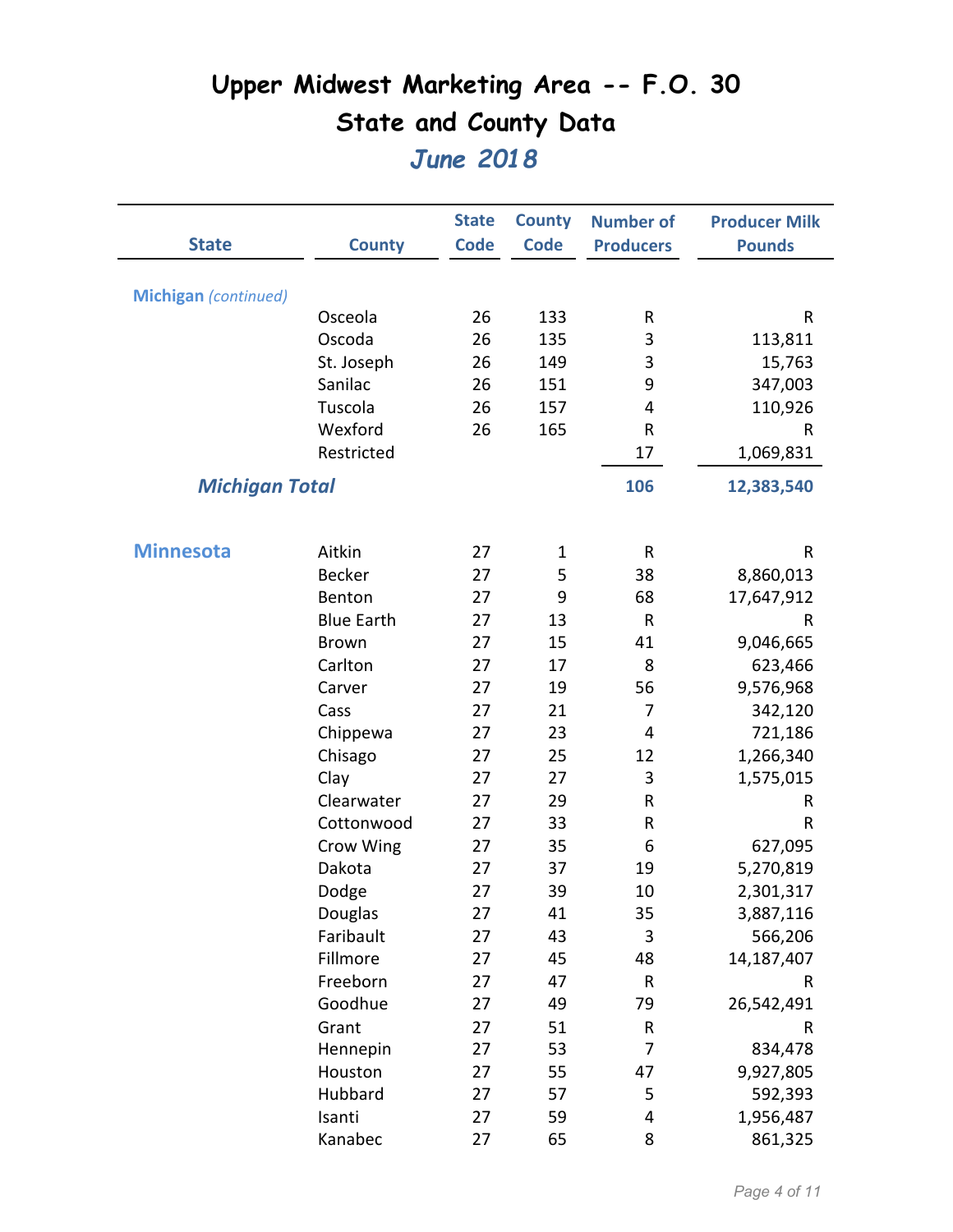|                              |                   | <b>State</b> | <b>County</b> | <b>Number of</b> | <b>Producer Milk</b> |
|------------------------------|-------------------|--------------|---------------|------------------|----------------------|
| <b>State</b>                 | <b>County</b>     | <b>Code</b>  | <b>Code</b>   | <b>Producers</b> | <b>Pounds</b>        |
| <b>Minnesota</b> (continued) |                   |              |               |                  |                      |
|                              | Kandiyohi         | 27           | 67            | 31               | 3,285,090            |
|                              | Koochiching       | 27           | 71            | ${\sf R}$        | R                    |
|                              | Lac qui Parle     | 27           | 73            | 4                | 1,669,579            |
|                              | Le Sueur          | 27           | 79            | 10               | 8,837,955            |
|                              | Lincoln           | 27           | 81            | 7                | 1,048,902            |
|                              | Lyon              | 27           | 83            | 6                | 985,404              |
|                              | McLeod            | 27           | 85            | 32               | 6,675,504            |
|                              | Mahnomen          | 27           | 87            | 6                | 1,642,258            |
|                              | Marshall          | 27           | 89            | 3                | 204,801              |
|                              | Martin            | 27           | 91            | 3                | 380,918              |
|                              | Meeker            | 27           | 93            | 34               | 14,113,658           |
|                              | Mille Lacs        | 27           | 95            | 22               | 2,285,558            |
|                              | Morrison          | 27           | 97            | 179              | 43,602,199           |
|                              | Mower             | 27           | 99            | 15               | 3,949,523            |
|                              | Murray            | 27           | 101           | 4                | 1,318,781            |
|                              | Nicollet          | 27           | 103           | 23               | 13,334,285           |
|                              | <b>Nobles</b>     | 27           | 105           | R                | R                    |
|                              | Norman            | 27           | 107           | 3                | 4,368,409            |
|                              | Olmsted           | 27           | 109           | 29               | 7,658,760            |
|                              | <b>Otter Tail</b> | 27           | 111           | 113              | 17,923,590           |
|                              | Pennington        | 27           | 113           | $\mathsf R$      | R                    |
|                              | Pine              | 27           | 115           | 33               | 5,944,035            |
|                              | Pipestone         | 27           | 117           | 10               | 10,327,251           |
|                              | Polk              | 27           | 119           | 15               | 1,376,858            |
|                              | Pope              | 27           | 121           | 22               | 5,331,954            |
|                              | Ramsey            | 27           | 123           | R                | R                    |
|                              | <b>Red Lake</b>   | 27           | 125           | 3                | 1,832,096            |
|                              | Redwood           | 27           | 127           | 6                | 846,313              |
|                              | Renville          | 27           | 129           | 14               | 3,508,773            |
|                              | Rice              | 27           | 131           | 38               | 9,602,253            |
|                              | Rock              | 27           | 133           | R                | R                    |
|                              | Roseau            | 27           | 135           | 5                | 383,884              |
|                              | St. Louis         | 27           | 137           | R                | R                    |
|                              | Scott             | 27           | 139           | 33               | 6,814,418            |
|                              | Sherburne         | 27           | 141           | 6                | 1,391,254            |
|                              | Sibley            | 27           | 143           | 25               | 5,769,692            |
|                              | <b>Stearns</b>    | 27           | 145           | 459              | 81,533,872           |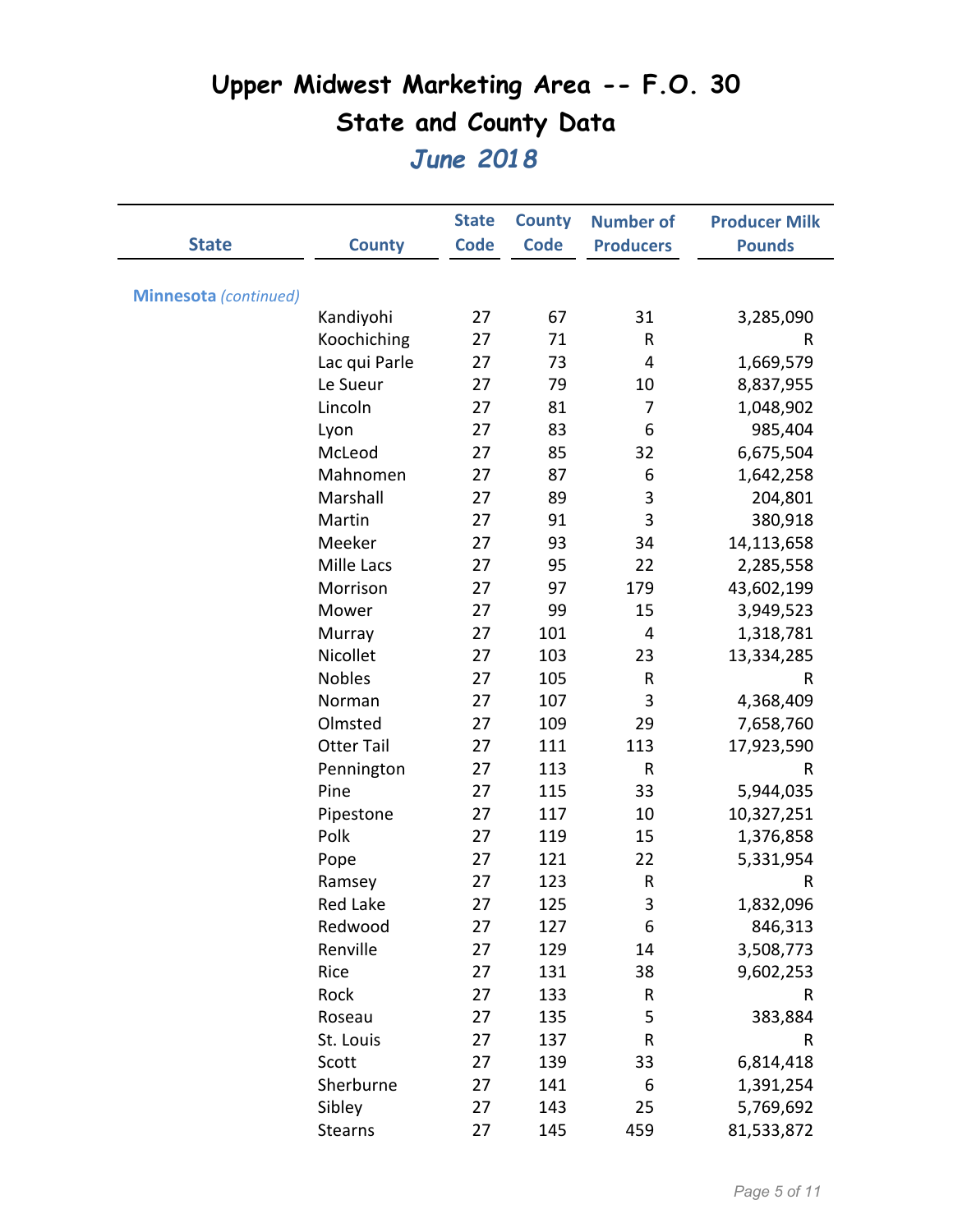|                              |                        | <b>State</b> | <b>County</b> | <b>Number of</b> | <b>Producer Milk</b> |
|------------------------------|------------------------|--------------|---------------|------------------|----------------------|
| <b>State</b>                 | <b>County</b>          | <b>Code</b>  | <b>Code</b>   | <b>Producers</b> | <b>Pounds</b>        |
| <b>Minnesota</b> (continued) |                        |              |               |                  |                      |
|                              | Steele                 | 27           | 147           | 15               | 2,096,038            |
|                              | <b>Stevens</b>         | 27           | 149           | 9                | 25,171,708           |
|                              | Swift                  | 27           | 151           | 11               | 2,242,001            |
|                              | Todd                   | 27           | 153           | 111              | 16,674,371           |
|                              | Wabasha                | 27           | 157           | 72               | 14,460,665           |
|                              | Wadena                 | 27           | 159           | 35               | 5,605,967            |
|                              | Waseca                 | 27           | 161           | 5                | 585,094              |
|                              | Washington             | 27           | 163           | 12               | 827,112              |
|                              | Watonwan               | 27           | 165           | 3                | 675,785              |
|                              | Winona                 | 27           | 169           | 79               | 26,239,041           |
|                              | Wright                 | 27           | 171           | 48               | 14,219,984           |
|                              | <b>Yellow Medicine</b> | 27           | 173           | 9                | 1,072,932            |
|                              | Restricted             |              |               | 16               | 2,534,013            |
| <b>Minnesota Total</b>       |                        |              |               | 2,126            | 497,567,162          |
| <b>Missouri</b>              | Carroll                | 29           | 33            | ${\sf R}$        | R                    |
|                              | Dade                   | 29           | 57            | R                | R                    |
|                              | <b>Dallas</b>          | 29           | 59            | R                | R                    |
|                              | <b>Daviess</b>         | 29           | 61            | R                | R                    |
|                              | Grundy                 | 29           | 79            | R                | R                    |
|                              | Knox                   | 29           | 103           | R                | $\sf R$              |
|                              | Livingston             | 29           | 117           | 3                | 156,010              |
|                              | Mcdonald               | 29           | 119           | 3                | 37,647               |
|                              | Scotland               | 29           | 199           | $\overline{7}$   | 477,622              |
|                              | Webster                | 29           | 225           | ${\sf R}$        | R                    |
|                              | Wright                 | 29           | 229           | 4                | 90,001               |
|                              | Restricted             |              |               | 9                | 424,863              |
| <b>Missouri Total</b>        |                        |              |               | 26               | 1,186,143            |
| <b>Nebraska</b>              |                        |              |               |                  |                      |
|                              | <b>Butler</b><br>Dixon | 31<br>31     | 23<br>51      | R<br>R           | R<br>R               |
| Nebraska Total               | 2/                     |              |               | R                | $\mathsf{R}$         |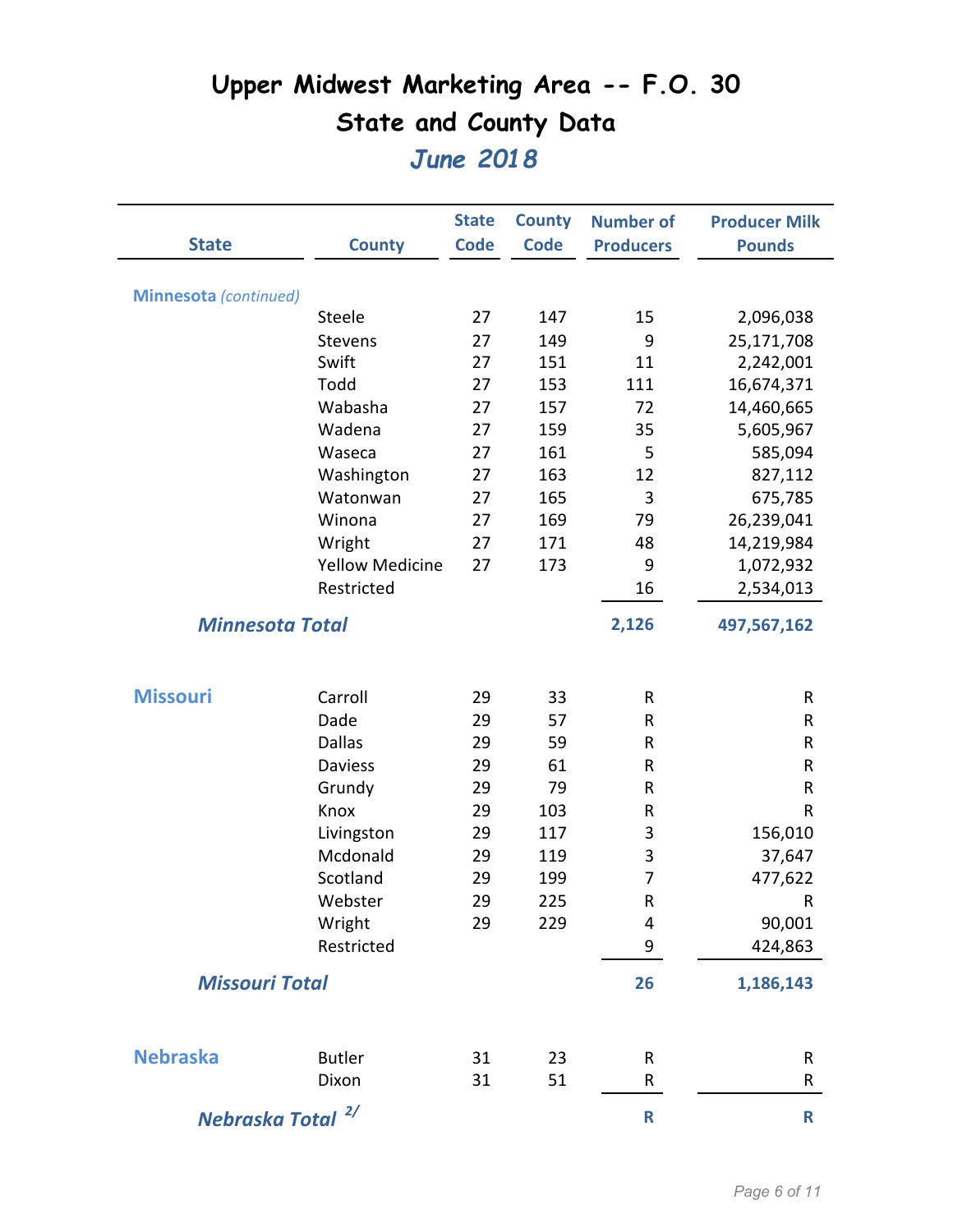|                           |               | <b>State</b> | <b>County</b> | <b>Number of</b> | <b>Producer Milk</b> |
|---------------------------|---------------|--------------|---------------|------------------|----------------------|
| <b>State</b>              | <b>County</b> | <b>Code</b>  | <b>Code</b>   | <b>Producers</b> | <b>Pounds</b>        |
|                           |               |              |               |                  |                      |
| <b>North Dakota</b>       | <b>Barnes</b> | 38           | 3             | 6                | 2,460,675            |
|                           | Cass          | 38           | 17            | R                | R                    |
|                           | Emmons        | 38           | 29            | 4                | 410,573              |
|                           | Foster        | 38           | 31            | R                | R                    |
|                           | Grant         | 38           | 37            | R                | R                    |
|                           | Hettinger     | 38           | 41            | R                | R                    |
|                           | Kidder        | 38           | 43            | R                | R                    |
|                           | La Moure      | 38           | 45            | R                | $\sf R$              |
|                           | Logan         | 38           | 47            | $\mathsf{R}$     | $\sf R$              |
|                           | McHenry       | 38           | 49            | R                | R                    |
|                           | McIntosh      | 38           | 51            | 4                | 1,887,462            |
|                           | Morton        | 38           | 59            | R                | R                    |
|                           | Nelson        | 38           | 63            | R                | R                    |
|                           | Ransom        | 38           | 73            | R                | R                    |
|                           | Richland      | 38           | 77            | R                | $\mathsf R$          |
|                           | <b>Stark</b>  | 38           | 89            | R                | R                    |
|                           | Stutsman      | 38           | 93            | 3                | 2,464,463            |
|                           | Walsh         | 38           | 99            | ${\sf R}$        | R                    |
|                           | Restricted    |              |               | 20               | 10,721,022           |
| <b>North Dakota Total</b> |               |              |               | 37               | 17,944,195           |
|                           |               |              |               |                  |                      |
| <b>Ohio</b>               | Adams         | 39           | $\mathbf 1$   | ${\sf R}$        | R                    |
|                           | Ashland       | 39           | 5             | $\sf R$          | R                    |
|                           | Ashtabula     | 39           | 7             | R                | $\mathsf{R}$         |
|                           | Carroll       | 39           | 19            | 5                | 49,660               |
|                           | Coshocton     | 39           | 31            | 5                | 65,880               |
|                           | Darke         | 39           | 37            | ${\sf R}$        | R                    |
|                           | Gallia        | 39           | 53            | R                | R                    |
|                           | Geauga        | 39           | 55            | 4                | 29,076               |
|                           | Highland      | 39           | 71            | 6                | 62,208               |
|                           | Holmes        | 39           | 75            | 20               | 320,523              |
|                           | Jackson       | 39           | 79            | ${\sf R}$        | R                    |
|                           | Knox          | 39           | 83            | ${\sf R}$        | R                    |
|                           | Logan         | 39           | 91            | 10               | 101,144              |
|                           | Lucas         | 39           | 95            | ${\sf R}$        | R                    |
|                           | Mercer        | 39           | 107           | ${\sf R}$        | ${\sf R}$            |
|                           | Miami         | 39           | 109           | ${\sf R}$        | R                    |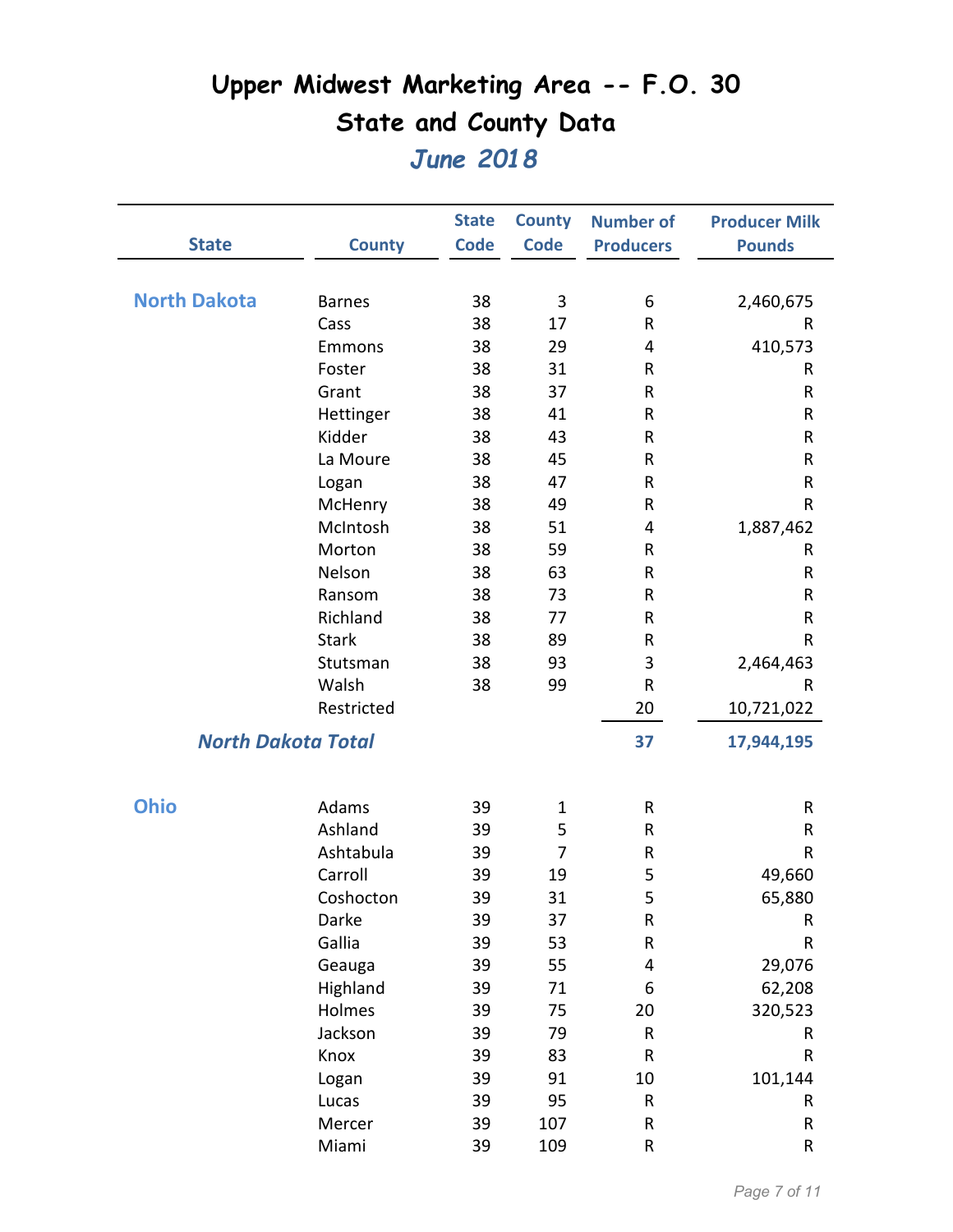| <b>State</b>            | <b>County</b>                | <b>State</b><br><b>Code</b> | <b>County</b><br><b>Code</b> | <b>Number of</b><br><b>Producers</b> | <b>Producer Milk</b><br><b>Pounds</b> |
|-------------------------|------------------------------|-----------------------------|------------------------------|--------------------------------------|---------------------------------------|
|                         |                              |                             |                              |                                      |                                       |
| <b>Ohio</b> (continued) |                              |                             |                              |                                      |                                       |
|                         | Morrow                       | 39                          | 117                          | R                                    | ${\sf R}$                             |
|                         | Pickaway                     | 39                          | 129                          | R                                    | R                                     |
|                         | Pike                         | 39                          | 131                          | R                                    | R                                     |
|                         | Portage                      | 39                          | 133                          | R                                    | R                                     |
|                         | Richland                     | 39                          | 139                          | R                                    | R                                     |
|                         | Ross                         | 39                          | 141                          | R                                    | R                                     |
|                         | Trumbull                     | 39                          | 155                          | R                                    | R                                     |
|                         | Tuscarawas                   | 39                          | 157                          | 11                                   | 107,973                               |
|                         | Wayne                        | 39                          | 169                          | 5                                    | 87,453                                |
|                         | Restricted                   |                             |                              | 21                                   | 281,687                               |
| <b>Ohio Total</b>       |                              |                             |                              | 87                                   | 1,105,604                             |
| <b>Oklahoma</b>         | Mayes                        | 40                          | 97                           | R                                    | R                                     |
|                         |                              |                             |                              |                                      |                                       |
|                         | Oklahoma Total <sup>2/</sup> |                             |                              | $\mathsf{R}$                         | R                                     |
| Pennsylvania            | Fayette                      | 42                          | 51                           | R                                    | R                                     |
|                         | Indiana                      | 42                          | 63                           | R                                    | R                                     |
|                         | Somerset                     | 42                          | 111                          | R                                    | $\mathsf{R}$                          |
|                         | Restricted                   |                             |                              | 4                                    | 12,310                                |
|                         | <b>Pennsylvania Total</b>    |                             |                              | 4                                    | 12,310                                |
|                         |                              |                             |                              |                                      |                                       |
| <b>South Dakota</b>     | <b>Beadle</b>                | 46                          | 5                            | R                                    | R                                     |
|                         | <b>Brookings</b>             | 46                          | 11                           | 5                                    | 7,192,730                             |
|                         | Brown                        | 46                          | 13                           | 4                                    | 4,995,363                             |
|                         | Campbell                     | 46                          | 21                           | R                                    | R                                     |
|                         | Codington                    | 46                          | 29                           | R                                    | R                                     |
|                         | Day                          | 46                          | 37                           | 5                                    | 146,288                               |
|                         | Deuel                        | 46                          | 39                           | 3                                    | 9,364,833                             |
|                         | Edmunds                      | 46                          | 45                           | R                                    | R                                     |
|                         | Faulk                        | 46                          | 49                           | ${\sf R}$                            | ${\sf R}$                             |
|                         | Grant                        | 46                          | 51                           | 5                                    | 1,007,409                             |
|                         | Hamlin                       | 46                          | 57                           | ${\sf R}$                            | R                                     |
|                         | Hanson                       | 46                          | 61                           | R                                    | R                                     |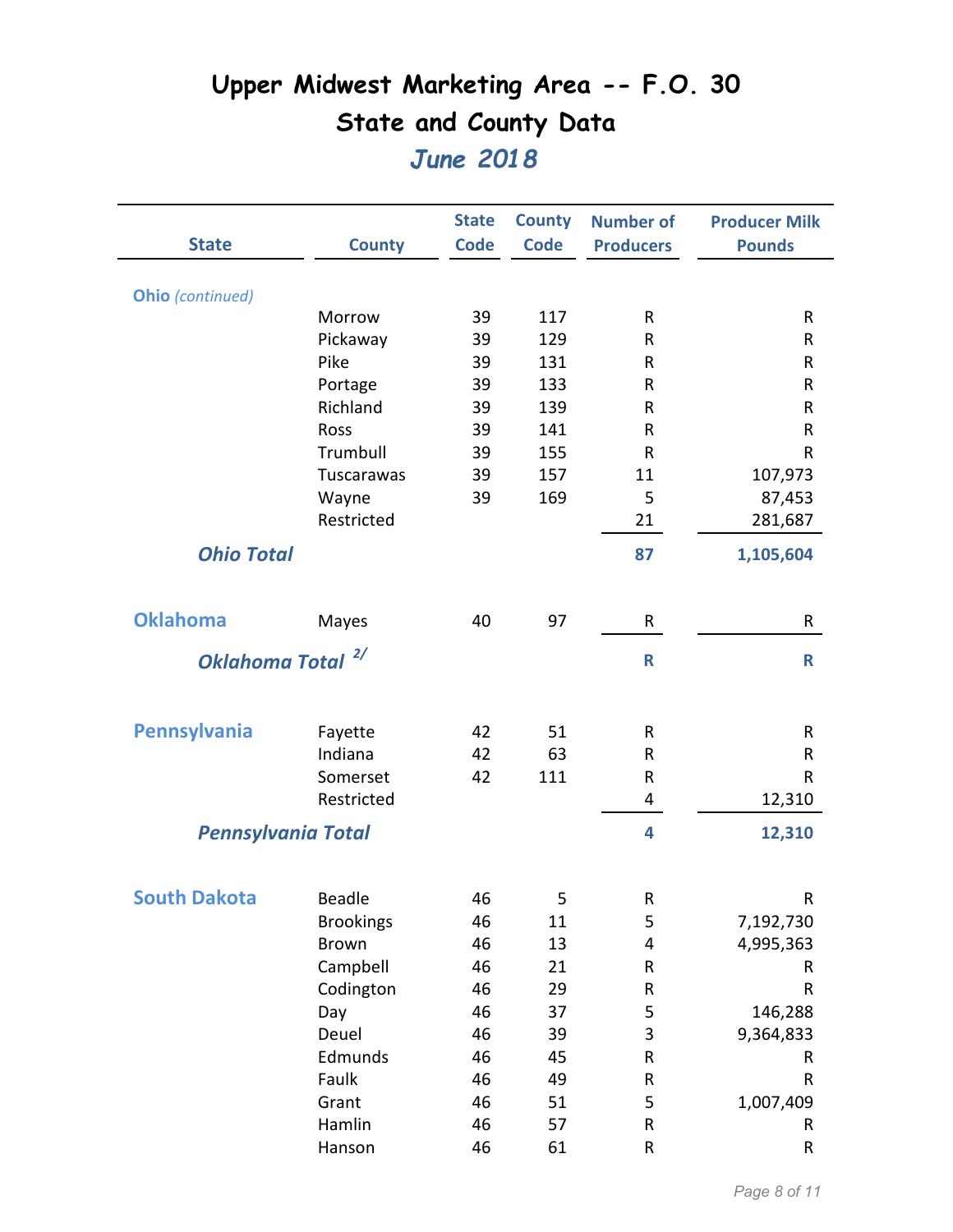|                                 |                           | <b>State</b> | <b>County</b> | <b>Number of</b> | <b>Producer Milk</b> |
|---------------------------------|---------------------------|--------------|---------------|------------------|----------------------|
| <b>State</b>                    | <b>County</b>             | <b>Code</b>  | <b>Code</b>   | <b>Producers</b> | <b>Pounds</b>        |
| <b>South Dakota (continued)</b> |                           |              |               |                  |                      |
|                                 | Kingsbury                 | 46           | 77            | R                | ${\sf R}$            |
|                                 | Lake                      | 46           | 79            | R                | R                    |
|                                 | <b>McCook</b>             | 46           | 87            | 3                | 5,400,031            |
|                                 | McPherson                 | 46           | 89            | R                | ${\sf R}$            |
|                                 | Marshall                  | 46           | 91            | R                | R                    |
|                                 | Minnehaha                 | 46           | 99            | 4                | 10,567,591           |
|                                 | Roberts                   | 46           | 109           | 4                | 2,545,631            |
|                                 | Spink                     | 46           | 115           | R                | R                    |
|                                 | Turner                    | 46           | 125           | R                | R                    |
|                                 | Restricted                |              |               | 18               | 28,165,655           |
|                                 | <b>South Dakota Total</b> |              |               | 51               | 69,385,531           |
|                                 |                           |              |               |                  |                      |
| <b>Texas</b>                    | Erath                     | 48           | 143           | R                | R                    |
|                                 | Rockwall                  | 48           | 397           | R                | ${\sf R}$            |
| <b>Texas Total</b>              | 2/                        |              |               | R                | R                    |
|                                 |                           |              |               |                  |                      |
| <b>Wisconsin</b>                | Adams                     | 55           | 1             | 12               | 22,674,072           |
|                                 | Ashland                   | 55           | 3             | 11               | 6,742,044            |
|                                 | <b>Barron</b>             | 55           | 5             | 146              | 25,542,208           |
|                                 | Bayfield                  | 55           | 7             | 16               | 1,629,134            |
|                                 | <b>Brown</b>              | 55           | 9             | 123              | 101,862,816          |
|                                 | <b>Buffalo</b>            | 55           | 11            | 88               | 16,321,962           |
|                                 | <b>Burnett</b>            | 55           | 13            | 21               | 4,291,178            |
|                                 | Calumet                   | 55           | 15            | 75               | 60,762,298           |
|                                 | Chippewa                  | 55           | 17            | 236              | 45,275,311           |
|                                 | Clark                     | 55           | 19            | 600              | 124,450,822          |
|                                 | Columbia                  | 55           | 21            | 80               | 33,630,302           |
|                                 | Crawford                  | 55           | 23            | 45               | 6,513,439            |
|                                 | Dane                      | 55           | 25            | 221              | 105,878,197          |
|                                 | Dodge                     | 55           | 27            | 212              | 78,983,105           |
|                                 | Door                      | 55           | 29            | 52               | 9,057,691            |
|                                 | Douglas                   | 55           | 31            | 5                | 294,538              |
|                                 | Dunn                      | 55           | 33            | 118              | 34,198,320           |
|                                 | Eau Claire                | 55           | 35            | 54               | 9,344,712            |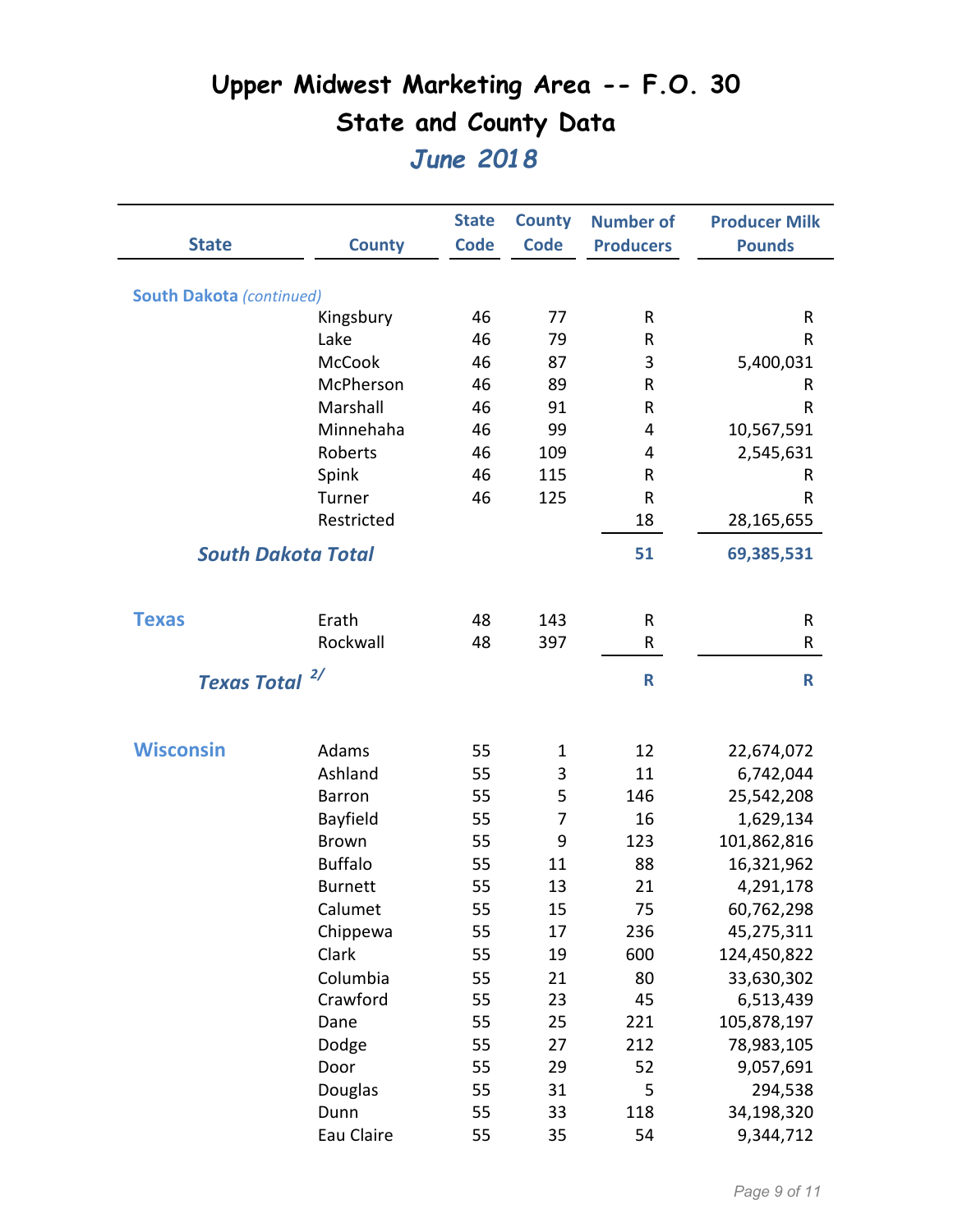|                              |               | <b>State</b> | <b>County</b> | <b>Number of</b> | <b>Producer Milk</b> |
|------------------------------|---------------|--------------|---------------|------------------|----------------------|
| <b>State</b>                 | <b>County</b> | <b>Code</b>  | <b>Code</b>   | <b>Producers</b> | <b>Pounds</b>        |
|                              |               |              |               |                  |                      |
| <b>Wisconsin</b> (continued) |               |              |               |                  |                      |
|                              | Florence      | 55           | 37            | 4                | 380,343              |
|                              | Fond du Lac   | 55           | 39            | 206              | 119,531,309          |
|                              | Forest        | 55           | 41            | R                | R                    |
|                              | Grant         | 55           | 43            | 211              | 51,811,190           |
|                              | Green         | 55           | 45            | 143              | 36,706,076           |
|                              | Green Lake    | 55           | 47            | 36               | 14,769,644           |
|                              | lowa          | 55           | 49            | 113              | 23,566,835           |
|                              | Iron          | 55           | 51            | 3                | 121,812              |
|                              | Jackson       | 55           | 53            | 71               | 16,161,673           |
|                              | Jefferson     | 55           | 55            | 79               | 28,872,051           |
|                              | Juneau        | 55           | 57            | 53               | 15,965,165           |
|                              | Kenosha       | 55           | 59            | 17               | 4,810,911            |
|                              | Kewaunee      | 55           | 61            | 126              | 107,460,631          |
|                              | La Crosse     | 55           | 63            | 46               | 7,063,973            |
|                              | LaFayette     | 55           | 65            | 131              | 39,738,812           |
|                              | Langlade      | 55           | 67            | 37               | 15,317,228           |
|                              | Lincoln       | 55           | 69            | 33               | 6,772,897            |
|                              | Manitowoc     | 55           | 71            | 187              | 120,938,926          |
|                              | Marathon      | 55           | 73            | 441              | 113,325,309          |
|                              | Marinette     | 55           | 75            | 51               | 32,829,531           |
|                              | Marquette     | 55           | 77            | 20               | 9,946,871            |
|                              | Monroe        | 55           | 81            | 136              | 34,805,936           |
|                              | Oconto        | 55           | 83            | 100              | 40,094,804           |
|                              | Outagamie     | 55           | 87            | 152              | 74,024,180           |
|                              | Ozaukee       | 55           | 89            | 36               | 17,661,281           |
|                              | Pepin         | 55           | 91            | 46               | 11,548,385           |
|                              | Pierce        | 55           | 93            | 107              | 24,001,569           |
|                              | Polk          | 55           | 95            | 96               | 22,630,550           |
|                              | Portage       | 55           | 97            | 78               | 17,732,140           |
|                              | Price         | 55           | 99            | 41               | 7,805,228            |
|                              | Racine        | 55           | 101           | 22               | 8,120,856            |
|                              | Richland      | 55           | 103           | 71               | 24,240,752           |
|                              | Rock          | 55           | 105           | 74               | 34,483,715           |
|                              | Rusk          | 55           | 107           | 88               | 17,090,646           |
|                              | St. Croix     | 55           | 109           | 109              | 38,537,431           |
|                              | Sauk          | 55           | 111           | 146              | 36,979,336           |
|                              | Sawyer        | 55           | 113           | 14               | 6,454,957            |
|                              | Shawano       | 55           | 115           | 234              | 84,765,803           |